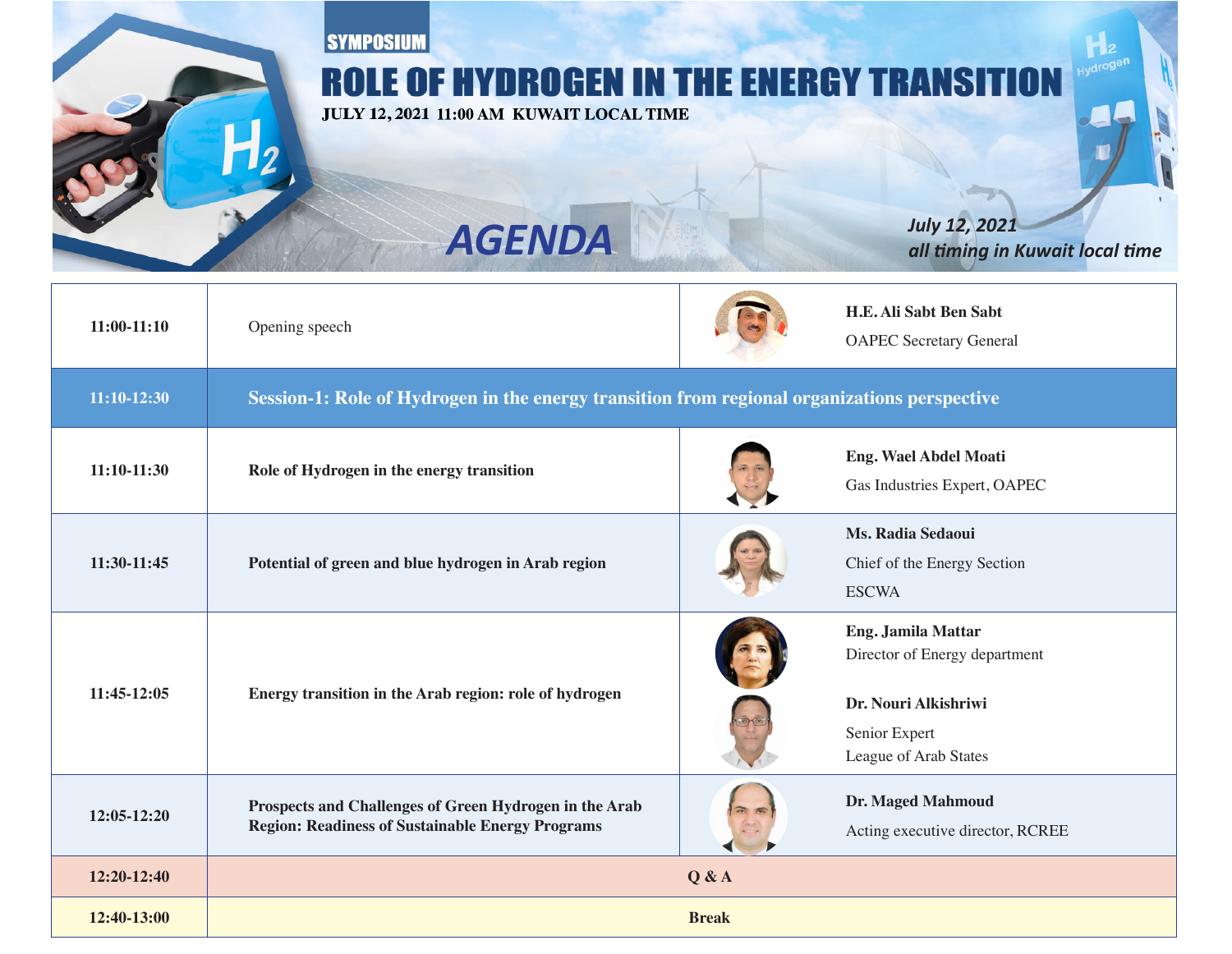

| 13:00-14:30   | Session-2: establishing hydrogen economy: role of investment and technology / case studies in OAPEC member countries |  |                                                                                            |  |
|---------------|----------------------------------------------------------------------------------------------------------------------|--|--------------------------------------------------------------------------------------------|--|
| $13:00-13:15$ | Hydrogen markets in the MENA region                                                                                  |  | <b>Mr.Suhail Shatila</b><br>Senior energy specialist, APICORP                              |  |
| $13:15-13:30$ | <b>Establishing Green Hydrogen Value chains</b>                                                                      |  | <b>Mr. Manuel Kuehn</b><br>Siemens New Energy Business, Head for Middle East<br>and Africa |  |
| 13:30-13:45   | Hydrogen solutions for transition into low carbon future In Iraq                                                     |  | Dr. Abdulbaqi k. Ali<br>Minister consultant for energy affairs, ministry of<br>oil in Iraq |  |
| 13:45-14:00   | Solar hydrogen potential production in Algeria                                                                       |  | <b>Eng.Ali Zatout</b><br>Chief engineer, solengaz                                          |  |
| 14:00-14:15   | Q & A                                                                                                                |  |                                                                                            |  |
| 14:15-14:30   | <b>Break</b>                                                                                                         |  |                                                                                            |  |